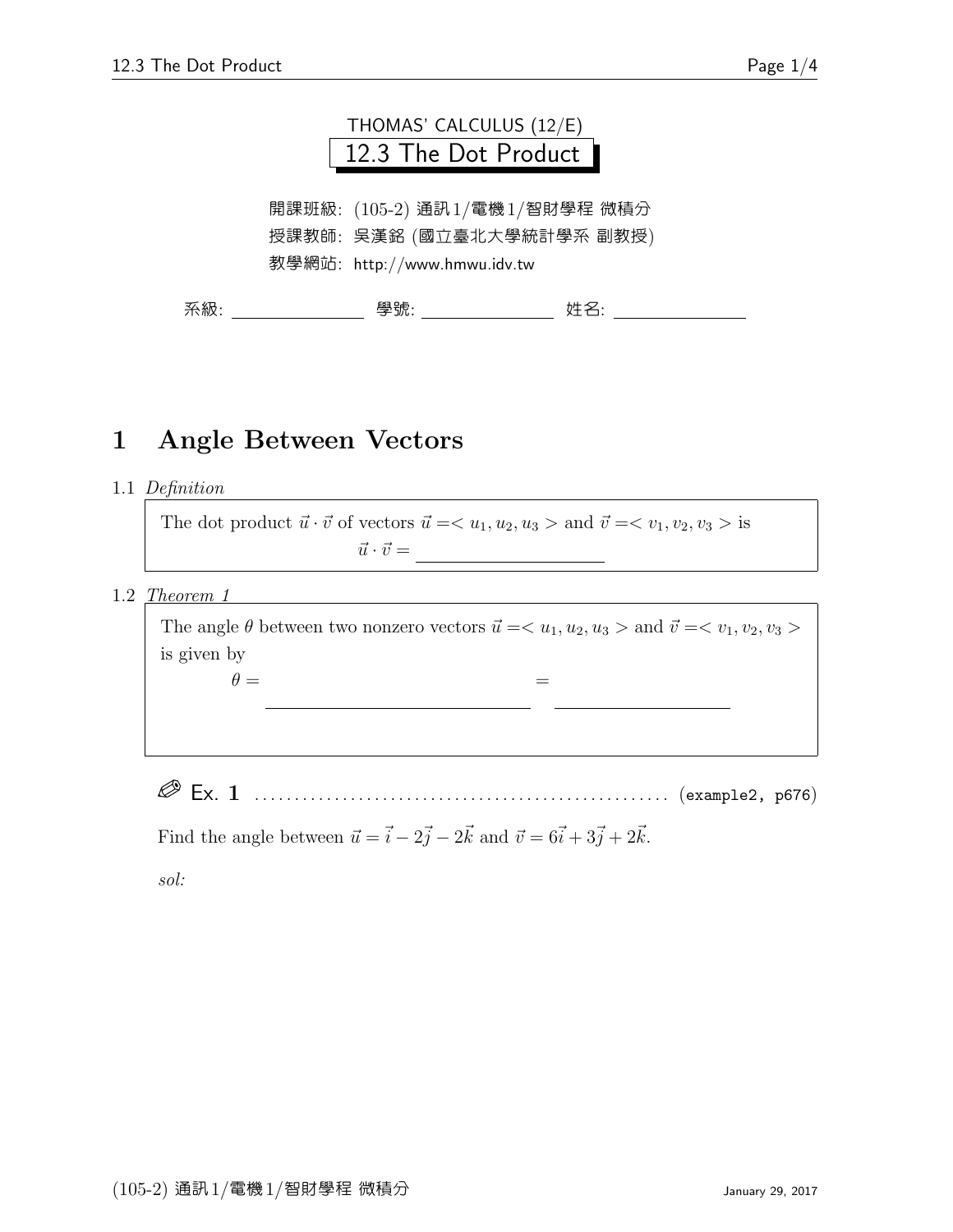Ex. 2 . . . . . . . . . . . . . . . . . . . . . . . . . . . . . . . . . . . . . . . . . . . . . . . . . . . . (example3, p676)

Find the angle  $\theta$  in the triangle ABC determined by the vertices  $A = (0,0), B =$  $(3, 5)$  and  $C = (5, 2)$ .

sol:

## 2 Perpendicular (Orthogonal) Vectors

2.1 Definition

| Vectors $\vec{u}$ and $\vec{v}$ are |  | ) if and only if |
|-------------------------------------|--|------------------|
|                                     |  |                  |

2.2 Properties of the Dot Product

If  $\vec{u}$ ,  $\vec{v}$  and  $\vec{w}$  are any vectors and c is a scalar, then 1.  $\vec{u} \cdot \vec{v} =$   $2. (c\vec{u}) \cdot \vec{v} =$   $=$ 3.  $\vec{u} \cdot (\vec{v} + \vec{w}) =$  4.  $\vec{u} \cdot \vec{u} =$ 5.  $\vec{0} \cdot \vec{u} = \_$ 

2.3 The vector projection of  $\vec{u} = \vec{PQ}$  onto a nonzero vector  $\vec{v} = \vec{PS}$  is the vector  $\vec{PR}$ determined by dropping a perpendicular from  $Q$  to the line  $PS$ :

 $=$   $\qquad$ 

2.4 The scalar component of  $\vec{u}$  in the direction  $\vec{v}$  is the scalar

 $k_{\rm eff}$ uk cos  $\epsilon =$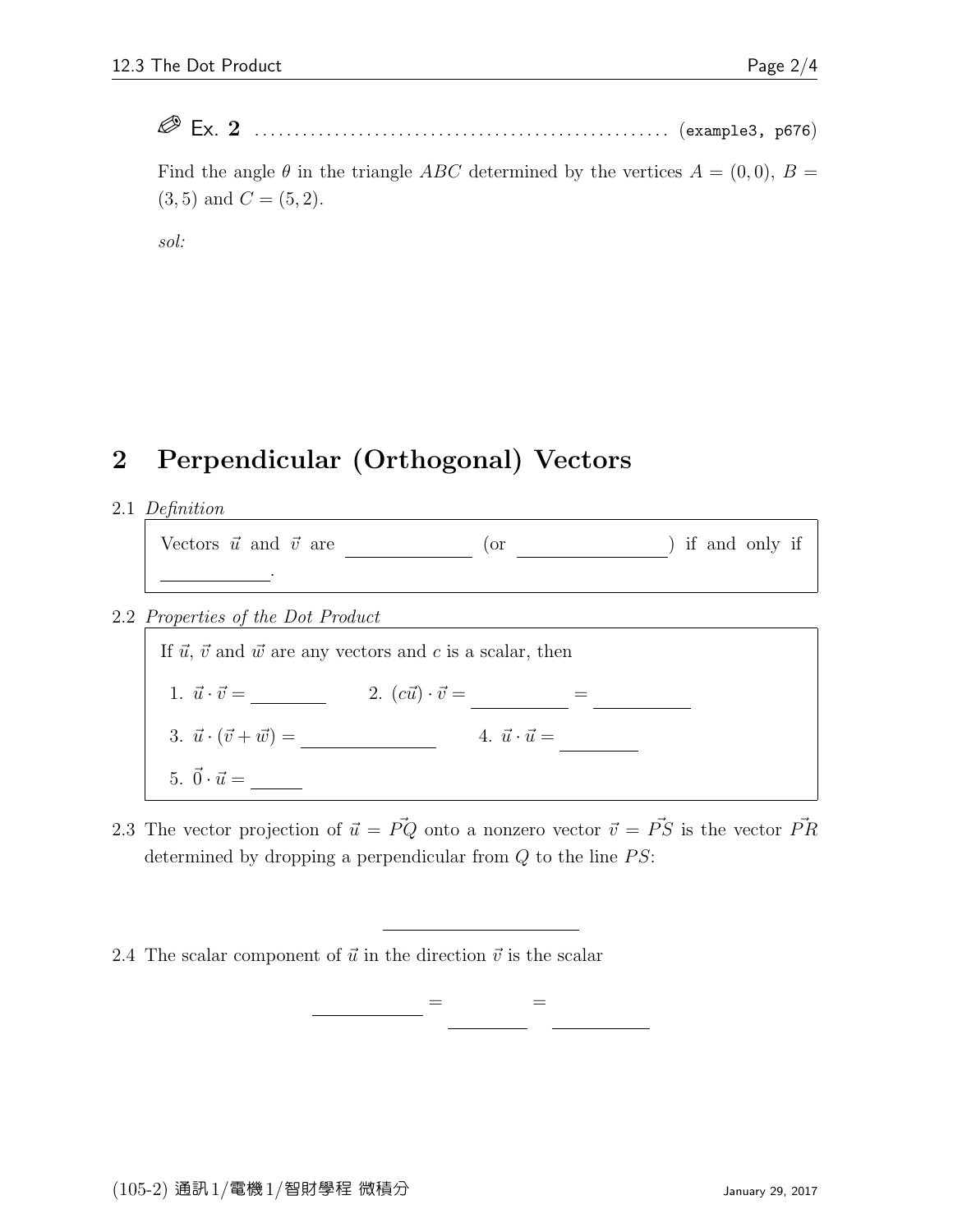Ex. 3 . . . . . . . . . . . . . . . . . . . . . . . . . . . . . . . . . . . . . . . . . . . . . . . . . . . . (example5, p678)

Find the vector projection of  $\vec{u} = 6\vec{i} + 3\vec{j} + 2\vec{k}$  onto  $\vec{v} = \vec{i} - 2\vec{j} - 2\vec{k}$  and the scalar component of  $\vec{u}$  in the direction of  $\vec{v}$ .

sol: